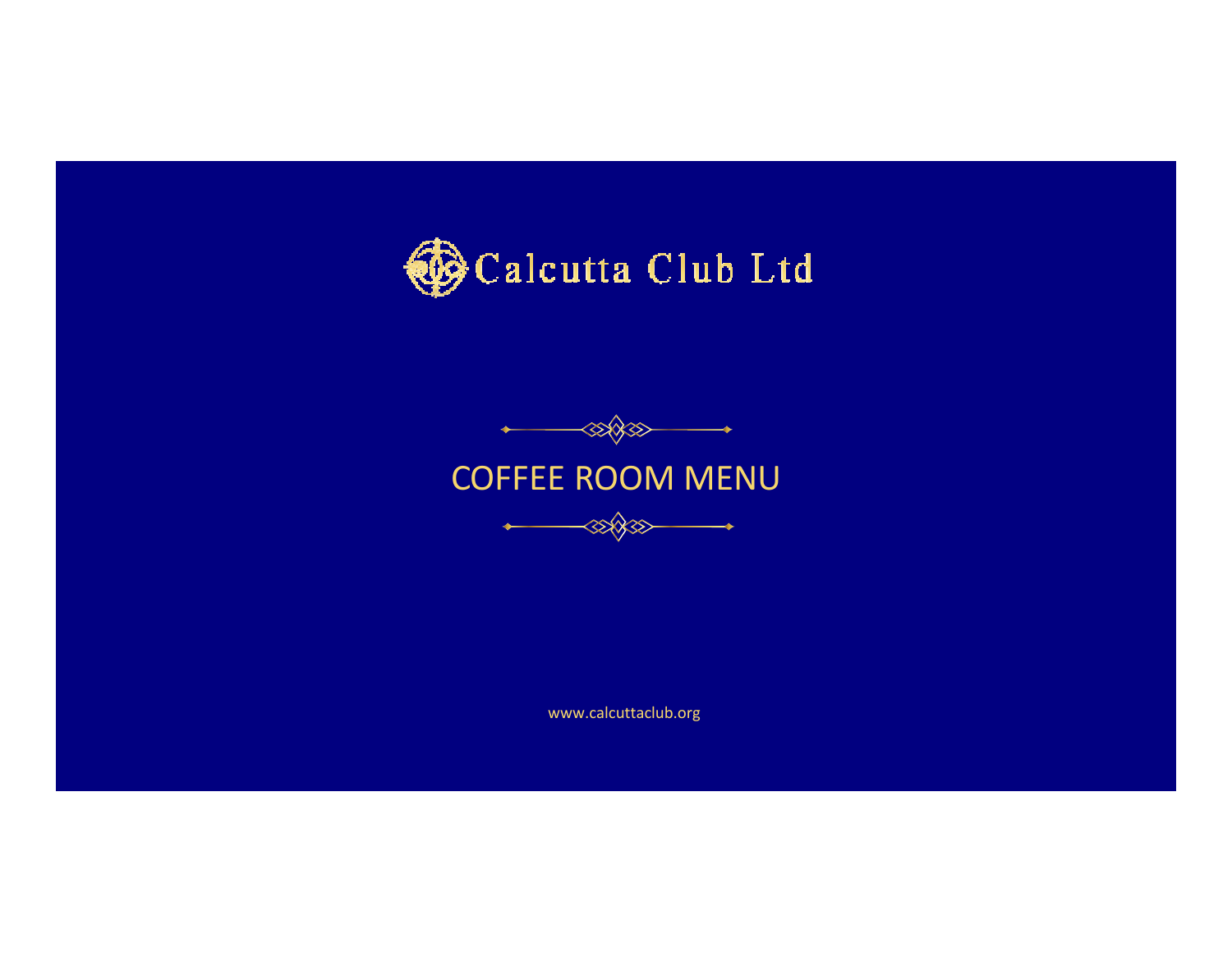| <b>ITEM</b><br><b>CODE</b> | <b>ITEM DESCRIPTION</b>                    | <b>UOM</b> | <b>BASE</b><br><b>RATE</b> | <b>ITEM</b><br><b>CODE</b> | <b>ITEM DESCRIPTION</b>             | <b>UOM</b> | <b>BASE</b><br><b>RATE</b> | <b>ITEM</b><br><b>CODE</b> | <b>ITEM DESCRIPTION</b>                | <b>UOM</b> |
|----------------------------|--------------------------------------------|------------|----------------------------|----------------------------|-------------------------------------|------------|----------------------------|----------------------------|----------------------------------------|------------|
| 2189                       | <b>Butter Toast Thick 1 PCS</b>            | <b>PLT</b> | 13.00                      | 2051                       | Roast Pork-Apple Sauce (Vg & Ch)    | <b>PLT</b> | 200.00                     | 2784S3                     | <b>Breakfast English With Sausages</b> | <b>PLT</b> |
| 2190                       | <b>Butter Toast Thick 1 PLT</b>            | <b>PLT</b> | 26.00                      | 2066                       | Ham Sandwich                        | <b>PLT</b> | 65.00                      | 2998                       | <b>Breakfast Brunch</b>                | <b>PLT</b> |
| 2480                       | <b>Chef Special Sandwich Non-Veg</b>       | <b>PLT</b> | 65.00                      | 2072                       | Ham Omelette                        | <b>PLT</b> | 71.00                      | 2998S1                     | <b>Break Fast Aagm</b>                 | <b>BOX</b> |
| 3254                       | Vegetable Cannelloni                       | <b>PLT</b> | 90.00                      | 2278                       | <b>Grilled Ham Sandwich Reg</b>     | <b>PLT</b> | 72.00                      | 1423                       | <b>Light Lunch Paneer</b>              | <b>PLT</b> |
| 2061S                      | <b>Grilled Egg Sandwich</b>                | <b>PLT</b> | 55.00                      | 2362                       | <b>Grilled Pork Chop Honey Glzd</b> | <b>PLT</b> | 200.00                     | 1423S1                     | <b>Light Lunch Becty</b>               | <b>PLT</b> |
| 2061S1                     | <b>Toasted Egg Sandwich</b>                | <b>PLT</b> | 50.00                      | 2362S                      | <b>Pork Goulash</b>                 | <b>PLT</b> | 200.00                     | 142352                     | <b>Light Lunch Mutton</b>              | <b>PLT</b> |
| 9300                       | Ham & Cheese Sandwich Toasted              | <b>PLT</b> | 92.00                      | 2478                       | Ham & Cheese Sandwich               | <b>PLT</b> | 88.00                      | 142353                     | <b>Light Lunch Chicken</b>             | <b>PLT</b> |
| 9301                       | Ham & Cheese Sandwich Grilled              | PLT        | 95.00                      | 2591                       | Ham & Cheese Omelette               | <b>PLT</b> | 71.00                      | 1424                       | Light Lunch Omelette@ Ham/Chick        | <b>PLT</b> |
| 9353                       | <b>Bacon And Cheese Toasted Sandwich</b>   | <b>PLT</b> | 97.00                      | 2663                       | Ham (Per Plate)                     | <b>PLT</b> | 105.00                     | 1424S1                     | Light Lunch Omelette @ Pln, Che, Mush  | <b>PLT</b> |
| 9354                       | <b>Bacon And Cheese Grilled Sandwich</b>   | <b>PLT</b> | 99.00                      | 2664                       | Fried Bacon                         | <b>PLT</b> | 100.00                     | 1426                       | Light Lunch Vegetarian                 | <b>PLT</b> |
| 9355                       | Ham And Cheese Grilled Sandwich            | <b>PLT</b> | 95.00                      | 3095                       | <b>Roast Turkey</b>                 | <b>PLT</b> | 550.00                     | 1430                       | Light Lunch Benagali Mutton            | <b>PLT</b> |
| 9356                       | Ham And Cheese Toasted Sandwich            | <b>PLT</b> | 92.00                      | 9352                       | Pork Sausage (4pc)                  | PLT        | 83.00                      | 1441                       | Commemoration Day Dinner               | <b>PLT</b> |
| 9359                       | <b>Bacon Lettuce Tomato Sandwich</b>       | <b>PLT</b> | 100.00                     | 943                        | Toasted Ham Sandwich                | <b>PLT</b> | 70.00                      | 1445                       | <b>National Debate Dinner</b>          | <b>PLT</b> |
| 9360                       | <b>Bacon Lettuce Tomato Sandwich Grill</b> | <b>PLT</b> | 105.00                     | 9520                       | <b>Cold Platter</b>                 | <b>PLT</b> | 225.00                     | 2001                       | <b>Friday Buffet Dinner</b>            | <b>PLT</b> |
| 1082                       | Bacon & Cheese Sandwich                    | <b>PLT</b> | 93.00                      | 2225                       | Corn Flakes                         | <b>POR</b> | 28.00                      | 2378                       | Past President Dinner                  | <b>PLT</b> |
| 1414                       | Salami Pork (6 Slices)                     | <b>PLT</b> | 70.00                      | 2249S                      | <b>Water Melon Juice</b>            | <b>GLS</b> | 30.00                      | 2381                       | International Debate Dinner            | <b>PLT</b> |
| 1414S1                     | Salami Chicken (6 Slices)                  | <b>PLT</b> | 70.00                      | 2784                       | <b>Breakfast English</b>            | <b>PLT</b> | 175.00                     | 2458                       | Golf Dinner                            | <b>PLT</b> |
| 2002                       | Beef Steak (Veg & Chips)                   | <b>PLT</b> | 200.00                     | 2784S2                     | Aagm Breakfast                      | PLT        | 125.00                     | 2817                       | <b>Hilsa Lunch Member</b>              | <b>PLT</b> |

Menu List ( 23-Apr-2021 TO 23-Apr-2022 )

1

220.00299.0085.00135.00299.00299.00239.00239.00

219.00199.00235.001999.00650.00650.00875.00750.00650.00999.00

**BASE RATE**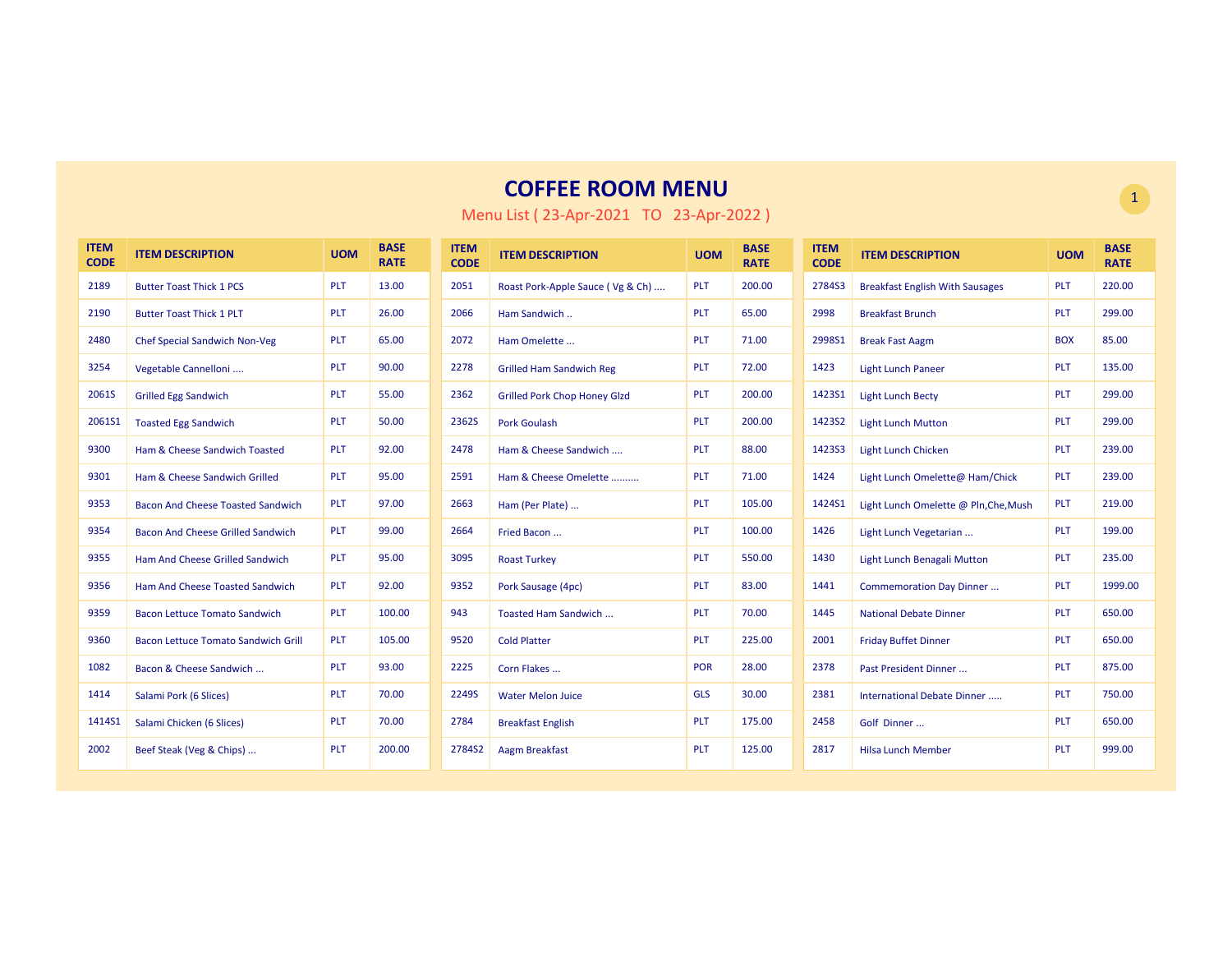| <b>ITEM</b><br><b>CODE</b> | <b>ITEM DESCRIPTION</b>             | <b>UOM</b> | <b>BASE</b><br><b>RATE</b> | <b>ITEM</b><br><b>CODE</b> | <b>ITEM DESCRIPTION</b>       | <b>UOM</b> | <b>BASE</b><br><b>RATE</b> | <b>ITEM</b><br><b>CODE</b> | <b>ITEM DESCRIPTION</b>           | <b>UOM</b> | <b>BASE</b><br><b>RATE</b> |
|----------------------------|-------------------------------------|------------|----------------------------|----------------------------|-------------------------------|------------|----------------------------|----------------------------|-----------------------------------|------------|----------------------------|
| 2820                       | Hilsa Lunch (Guest)                 | <b>PLT</b> | 1290.00                    | 2784S1                     | <b>Press Lunch</b>            | <b>PLT</b> | 375.00                     | 965                        | Paneer Capcicum Paratha           | <b>PCS</b> | 50.00                      |
| 2884                       | Valentine Day S Dinner(Couple)      | <b>PLT</b> | 1999.00                    | 9289                       | Navami Lunch Guest            | <b>PLT</b> | 950.00                     | 1283                       | <b>Bridge Lunch Chicken</b>       | <b>PLT</b> | 200.00                     |
| 2885                       | Valentine Day S Dinner(Single)      | <b>PLT</b> | 1499.00                    | S466                       | Saptami Lunch Guest           | <b>PLT</b> | 799.00                     | 1358                       | Escalope Chicken & Pepper Sauce   | <b>PLT</b> | 176.00                     |
| 2900                       | <b>Saturday Buffet Dinner</b>       | <b>PLT</b> | 750.00                     | S919                       | <b>Cricket Lunch</b>          | <b>PLT</b> | 250.00                     | 1392                       | Braised Chicken & Fine Herb Sauce | <b>PLT</b> | 176.00                     |
| 2907                       | Cricket Dinner                      | PLT        | 333.33                     | 552S1                      | Nabami Lunch Guest            | PLT        | 999.00                     | 1449                       | Chicken Thai Red Curry            | PLT        | 160.00                     |
| 2935                       | Buffet Lunch                        | <b>PLT</b> | 650.00                     | 9288                       | Navami Lunch Member           | PLT        | 850.00                     | 2004                       | Chicken Portugaise                | PLT        | 176.00                     |
| 2952                       | Staff Lunch / Dinner                | <b>PLT</b> | 50.00                      | S801                       | Saptami Lunch Member          | <b>PLT</b> | 725.00                     | 2012                       | <b>Chicken Croquettes</b>         | <b>PLT</b> | 75.00                      |
| 552                        | Nabami Lunch Member                 | <b>PLT</b> | 899.00                     | 2023                       | <b>Rice </b>                  | <b>PLT</b> | 40.00                      | 2016                       | Chicken Westend                   | <b>PLT</b> | 176.00                     |
| 597                        | CCFCDinner                          | <b>PLT</b> | 850.00                     | 2088                       | Masala Kulcha                 | <b>PLT</b> | 30.00                      | 2020                       | Chicken Mont Blanc                | PLT        | 176.00                     |
| 791                        | Single Malt Dinner (Food)           | <b>HEA</b> | 750.00                     | 2090                       | Nan                           | PLT        | 30.00                      | 2045                       | Chicken A La King                 | PLT        | 176.00                     |
| L011                       | Ladies Coffee Meet(Member)          | <b>PLT</b> | 238.00                     | 2090S                      | <b>Butter Naan</b>            | <b>PCS</b> | 35.00                      | 2046                       | Chicken Strognoff                 | <b>PLT</b> | 176.00                     |
| L012                       | Ladies Coffee Meet (Veg)            | <b>PLT</b> | 200.00                     | 2091                       | Plain Paratha                 | <b>PCS</b> | 28.00                      | 2060                       | Chicken A La Kiev                 | <b>PLT</b> | 176.00                     |
| L013                       | <b>Ladies Coffee Meet Guest</b>     | <b>PLT</b> | 285.00                     | 2092                       | Tandoori Roti                 | PLT        | 30.00                      | 2067                       | <b>Chicken Sausages</b>           | <b>PLT</b> | 82.00                      |
| <b>S584</b>                | Ccfc & Calcuttaclub Cricket Dinner  | <b>PLT</b> | 600.00                     | 2227                       | Laccha Paratha                | <b>PLT</b> | 30.00                      | 2068                       | Chicken Rosemary                  | <b>PLT</b> | 176.00                     |
| S811                       | <b>Bar Counsil 4 Courses Dinner</b> | <b>PLT</b> | 1050.00                    | 2228                       | Tandoori Paratha              | <b>PLT</b> | 30.00                      | 2081S                      | <b>Egg In Pitta Pocket</b>        | <b>PLT</b> | 60.00                      |
| S942                       | Ladies Coffee Meet (Veg)            | PER        | 200.00                     | 2764                       | Aloo Paratha                  | <b>PLT</b> | 30.00                      | 2087                       | Chicken Singapore                 | PLT        | 176.00                     |
| <b>S959</b>                | <b>English Drama Dinner</b>         | <b>PLT</b> | 595.00                     | 945                        | Aloo Paraths (Dry)            | PLT        | 27.00                      | 2111                       | Chicken Sizzler                   | PLT        | 176.00                     |
| S960                       | Sampreeti Dinner                    | <b>PLT</b> | 750.00                     | 948                        | Paneer Capsicum Paratha (Dry) | <b>PLT</b> | 50.00                      | 2138                       | Chicken Hamburger Steak           | <b>PLT</b> | 176.00                     |

Menu List ( 23-Apr-2021 TO 23-Apr-2022 )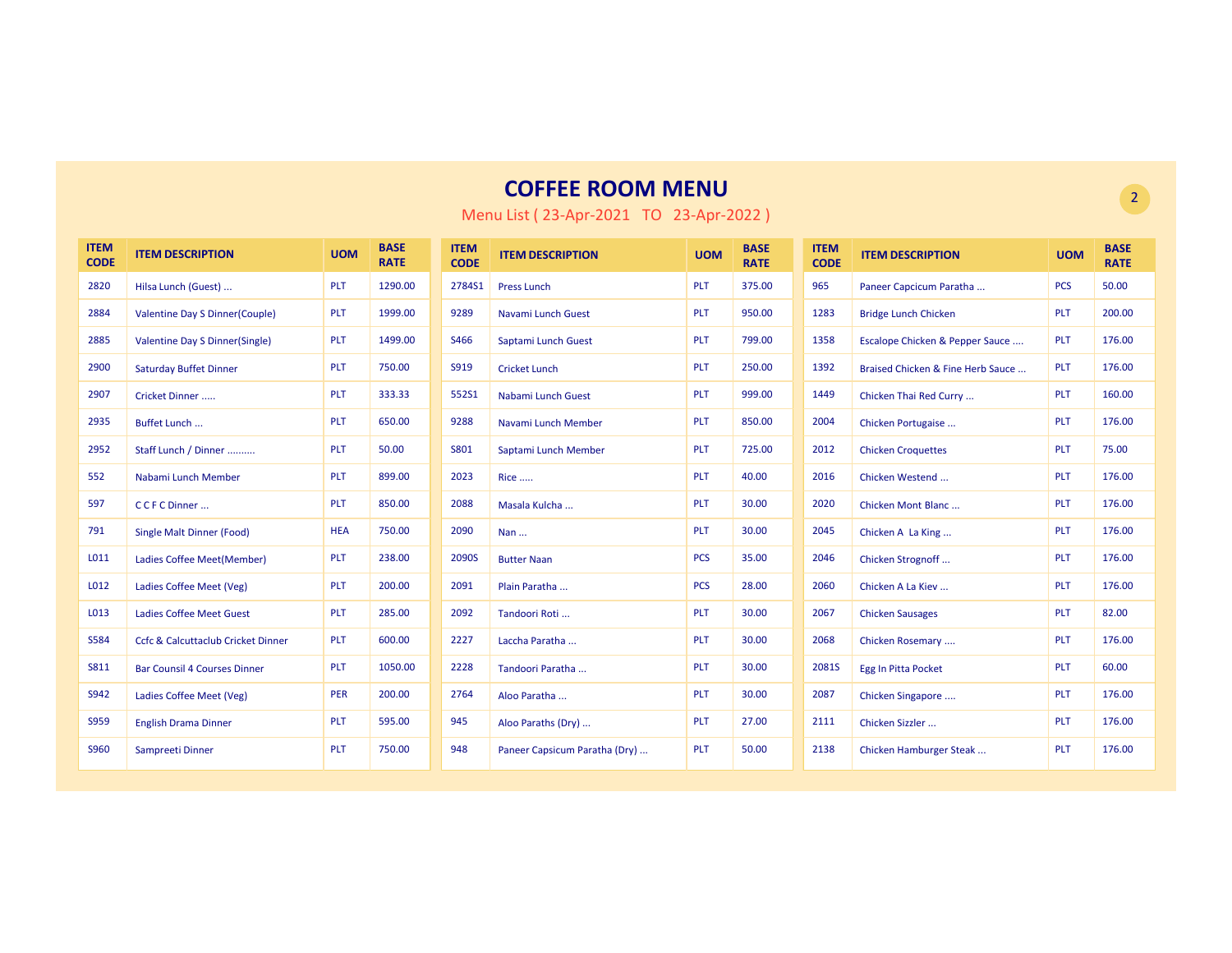| <b>ITEM</b><br><b>CODE</b> | <b>ITEM DESCRIPTION</b>            | <b>UOM</b> | <b>BASE</b><br><b>RATE</b> | <b>ITEM</b><br><b>CODE</b> | <b>ITEM DESCRIPTION</b>        | <b>UOM</b> | <b>BASE</b><br><b>RATE</b> | <b>ITEM</b><br><b>CODE</b> | <b>ITEM DESCRIPTION</b>        | <b>UOM</b> | <b>BASE</b><br><b>RATE</b> |
|----------------------------|------------------------------------|------------|----------------------------|----------------------------|--------------------------------|------------|----------------------------|----------------------------|--------------------------------|------------|----------------------------|
| 2165                       | Cog Au Vin Chicken                 | <b>PLT</b> | 160.00                     | 2337                       | Chicken Tetrazini              | <b>PLT</b> | 176.00                     | 142S4                      | Light Lunch Chicken (Tandoor)  | <b>PLT</b> | 185.00                     |
| 2183                       | <b>Chicken Cordon Bleu</b>         | <b>PLT</b> | 185.00                     | 2346                       | Saute Chicken Mexicaine        | PLT        | 176.00                     | 2095                       | Chicken Malai Kabab            | <b>PLT</b> | 176.00                     |
| 2184                       | Chicken Sicilian                   | <b>PLT</b> | 176.00                     | 2358                       | Chicken Oriental               | <b>PLT</b> | 160.00                     | 2123                       | Chicken Butter Masala          | <b>PLT</b> | 176.00                     |
| 2231                       | Chicken Casserole                  | PLT        | 176.00                     | 2379                       | Chicken Satay                  | PLT        | 160.00                     | 2124                       | Chicken Curry                  | PLT        | 176.00                     |
| 2269                       | Chicken Augratin                   | PLT        | 176.00                     | 2599                       | Chicken Maryland               | PLT        | 160.00                     | 2125                       | Chicken Bharta                 | PLT        | 176.00                     |
| 2289                       | Chicken Vol En Vent                | PLT        | 88.00                      | 2678                       | Roast Chicken                  | <b>PLT</b> | 176.00                     | 2361                       | Chicken Dopiaza                | <b>PLT</b> | 176.00                     |
| 2304                       | Chicken Washington ,,,             | PLT        | 160.00                     | 2743                       | Chicken Shashlik N Butter Rice | PLT        | 176.00                     | 2731                       | Chicken Reshmi Butter Masala   | <b>PLT</b> | 176.00                     |
| 2305                       | Chicken Supreme Royal              | <b>PLT</b> | 176.00                     | 2807                       | <b>Chicken Caesar Salad</b>    | <b>PLT</b> | 176.00                     | 2734                       | Chicken Rezalla                | <b>PLT</b> | 176.00                     |
| 2308                       | Chicken Grilled With Pineapple     | <b>PLT</b> | 160.00                     | 2946                       | <b>Grilled Chicken Steak</b>   | <b>PLT</b> | 176.00                     | 2747                       | Butter Chicken                 | <b>PLT</b> | 176.00                     |
| 2310                       | <b>Escalop Chicken Ring Onion </b> | PLT        | 176.00                     | 2972S                      | Angel On Horse Back(4pcs)      | <b>PLT</b> | 80.00                      | 3347                       | Chana Pyaaz Ka Murg            | <b>PLT</b> | 176.00                     |
| 2325                       | Chicken A La Viceroy               | PLT        | 176.00                     | 2991                       | Chicken Meringo                | <b>PLT</b> | 176.00                     | 4083                       | Chicken Taka Tin               | <b>PLT</b> | 185.00                     |
| 2326                       | Chicken A La King                  | <b>PLT</b> | 176.00                     | 3342                       | Chicken Pantras (1pcs)         | PLT        | 75.00                      | 9048                       | Chicken Lababdar               | PLT        | 176.00                     |
| 2330                       | Chicken Kentucky Fried             | PLT        | 176.00                     | 4009                       | <b>Bbg Chicken</b>             | <b>PLT</b> | 110.00                     | 9235                       | <b>Murg Tandoori Platter</b>   | PLT        | 200.00                     |
| 2331                       | Chicken Kurmusky                   | PLT        | 176.00                     | 559                        | Chicken Bockwurst(1pcs)        | PLT        | 132.00                     | 9573                       | Chicken Keema Mirch Masala     | PLT        | 176.00                     |
| 2333                       | Chicken Maryland                   | PLT        | 176.00                     | 559S1                      | <b>Bockwurst Pork(1pcs)</b>    | <b>PLT</b> | 132.00                     | 1373                       | Spicy Chicken Sausage (4 Piec) | PLT        | 83.00                      |
| 2334                       | Chicken Mossaka                    | <b>PLT</b> | 176.00                     | 9271                       | <b>Chicken Khow Suey Soup</b>  | <b>PLT</b> | 250.00                     | 1444                       | <b>Chicken Pie</b>             | <b>PLT</b> | 176.00                     |
| 2335                       | Saute Of Chicken Layonnaise        | <b>PLT</b> | 176.00                     | 9373S                      | <b>Kassa Country Fowl</b>      | <b>PLT</b> | 198.00                     | 2009                       | Chicken & Ham Omelette         | <b>PLT</b> | 82.00                      |
| 2336                       | Chicken Steak                      | <b>PLT</b> | 176.00                     | 1404                       | Chicken Kassa                  | <b>PLT</b> | 176.00                     | 2011                       | Chicken Egg Roll               | <b>PLT</b> | 80.00                      |

Menu List ( 23-Apr-2021 TO 23-Apr-2022 )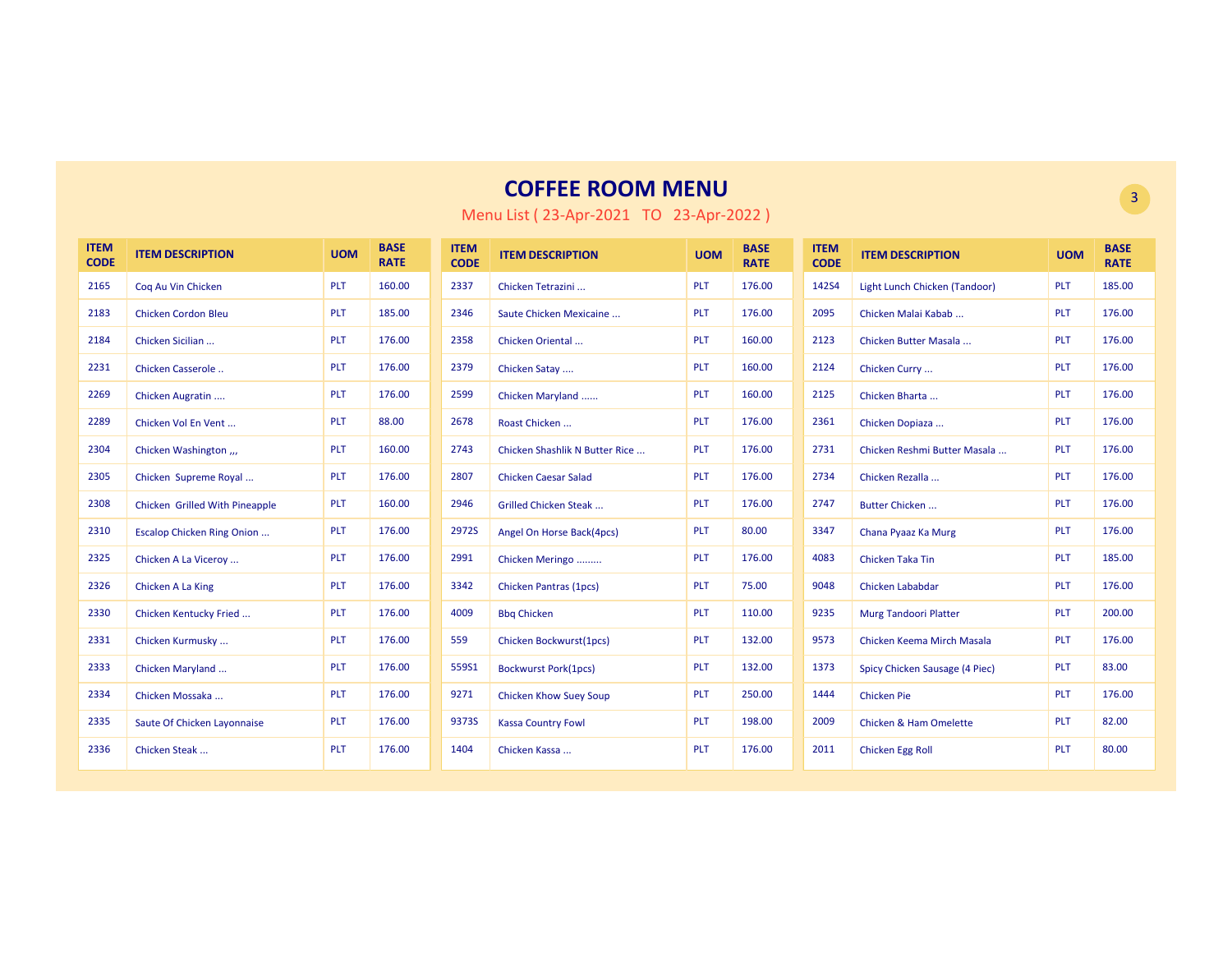| <b>ITEM</b><br><b>CODE</b> | <b>ITEM DESCRIPTION</b>                    | <b>UOM</b> | <b>BASE</b><br><b>RATE</b> | <b>ITEM</b><br><b>CODE</b> | <b>ITEM DESCRIPTION</b>          | <b>UOM</b> | <b>BASE</b><br><b>RATE</b> | <b>ITEM</b><br><b>CODE</b> | <b>ITEM DESCRIPTION</b>         | <b>UOM</b> | <b>BASE</b><br><b>RATE</b> |
|----------------------------|--------------------------------------------|------------|----------------------------|----------------------------|----------------------------------|------------|----------------------------|----------------------------|---------------------------------|------------|----------------------------|
| 2027                       | Chicken Omelette                           | PLT        | 66.00                      | 2019                       | Cream Of Chicken Soup            | <b>PLT</b> | 60.00                      | 2017                       | Pista Ice Cream                 | POR        | 50.00                      |
| 2041                       | Chicken Cutlet                             | PLT        | 176.00                     | 2022                       | Chicken & Asparagus Soup         | <b>POR</b> | 85.00                      | 2142                       | <b>Apple Pie</b>                | <b>PLT</b> | 75.00                      |
| 2041S1                     | <b>Chicken Cutlet Half</b>                 | PLT        | 90.00                      | 2031                       | Consomme                         | <b>POR</b> | 60.00                      | 2146                       | Hot Chocolate                   | <b>GLS</b> | 30.00                      |
| 2067S                      | <b>Pork Sausages</b>                       | PLT        | 83.00                      | 2253                       | Chicken Mushroom Soup            | <b>PLT</b> | 75.00                      | 2148                       | Porridge                        | <b>PLT</b> | 35.00                      |
| 2179                       | Chicken Salad                              | PLT        | 176.00                     | 2302                       | Chicken Celery/Leek Soup         | <b>PLT</b> | 60.00                      | 2149                       | Pudding                         | <b>PLT</b> | 70.00                      |
| 219                        | Chicken Pakora (6pcs)                      | PLT        | 72.00                      | 2904                       | Chicken Corn Soup                | <b>PLT</b> | 55.00                      | 2153                       | Vanilla Ice Cream Hot Chocolate | POR        | 48.00                      |
| 2472                       | <b>Grilled Chicken Sandwich Reg</b>        | PLT        | 60.00                      | 2932                       | Chicken Clear Soup               | <b>PLT</b> | 60.00                      | 2157                       | Fruit Sundae(Glass)             | <b>GLS</b> | 66.00                      |
| 2477                       | <b>Grilled Chicken Cheese Sandwich Reg</b> | PLT        | 75.00                      | 1461S                      | <b>Tandoori Mix Grill</b>        | <b>PLT</b> | 300.00                     | 2158                       | Ice Cream Sandae                | <b>GLS</b> | 70.00                      |
| 2592                       | Chicken & Cheese Omelette                  | PLT        | 72.00                      | 2064                       | Chicken Tikka Masala             | PLT        | 176.00                     | 2161                       | Fruit Salad & Ice Cream         | PLT        | 65.00                      |
| 2686                       | <b>Chicken Sandwich Reg</b>                | PLT        | 55.00                      | 2131                       | Tandoori Chicken (Half)          | <b>PLT</b> | 176.00                     | 2163                       | <b>Pudding Baked Alaska</b>     | <b>PLT</b> | 80.00                      |
| 2712                       | <b>Chicken Oriental Salad</b>              | <b>POR</b> | 176.00                     | 2132                       | Chicken Reshmi Kabab             | <b>PLT</b> | 176.00                     | 2164                       | Chocolate Icecream              | <b>PLT</b> | 45.00                      |
| 2723                       | <b>Chicken Mayonnaise Sandwich Reg</b>     | PLT        | 60.00                      | 2132S                      | Chicken Kastoori Kebab(3pcs)     | <b>PLT</b> | 176.00                     | 2172                       | Dahi                            | <b>POR</b> | 30.00                      |
| 2940                       | <b>Chicken Piccata</b>                     | PLT        | 176.00                     | 2133                       | Chicken Malai Tikka              | <b>PLT</b> | 176.00                     | 2174                       | <b>Coupe Tutti Frutti</b>       | <b>POR</b> | 60.00                      |
| 2990                       | Chicken Jhal Frezi                         | PLT        | 176.00                     | 2134                       | Chicken Kabab Roll               | <b>PLT</b> | 77.00                      | 2215                       | Vanilla Ice Cream               | POR        | 40.00                      |
| 3004                       | <b>Chicken Omlette With Vegetables</b>     | PLT        | 60.00                      | 2175                       | Chicken Sheekh Kabab             | <b>PLT</b> | 176.00                     | 2216                       | Strawberry Ice Cream            | POR        | 45.00                      |
| 690                        | Chicken Wings (4 Pcs)                      | PLT        | 80.00                      | 2178                       | Chicken Amritsari Kabab          | <b>PLT</b> | 176.00                     | 2230                       | Butter Scotch Ice Cream         | POR        | 45.00                      |
| 939                        | <b>Toasted Chicken Sandwich Reg</b>        | PLT        | 55.00                      | 2275                       | Chicken Acheri Kebab             | <b>PLT</b> | 176.00                     | 2415                       | <b>Fruit Salad</b>              | POR        | 45.00                      |
| 1381                       | Cream Of Chicken Veloute Soup              | <b>POR</b> | 60.00                      | 8300                       | <b>Butter Garlic Fish Beckti</b> | <b>PLT</b> | 370.00                     | 2775                       | <b>Cream Caramel</b>            | <b>PLT</b> | 70.00                      |

Menu List ( 23-Apr-2021 TO 23-Apr-2022 )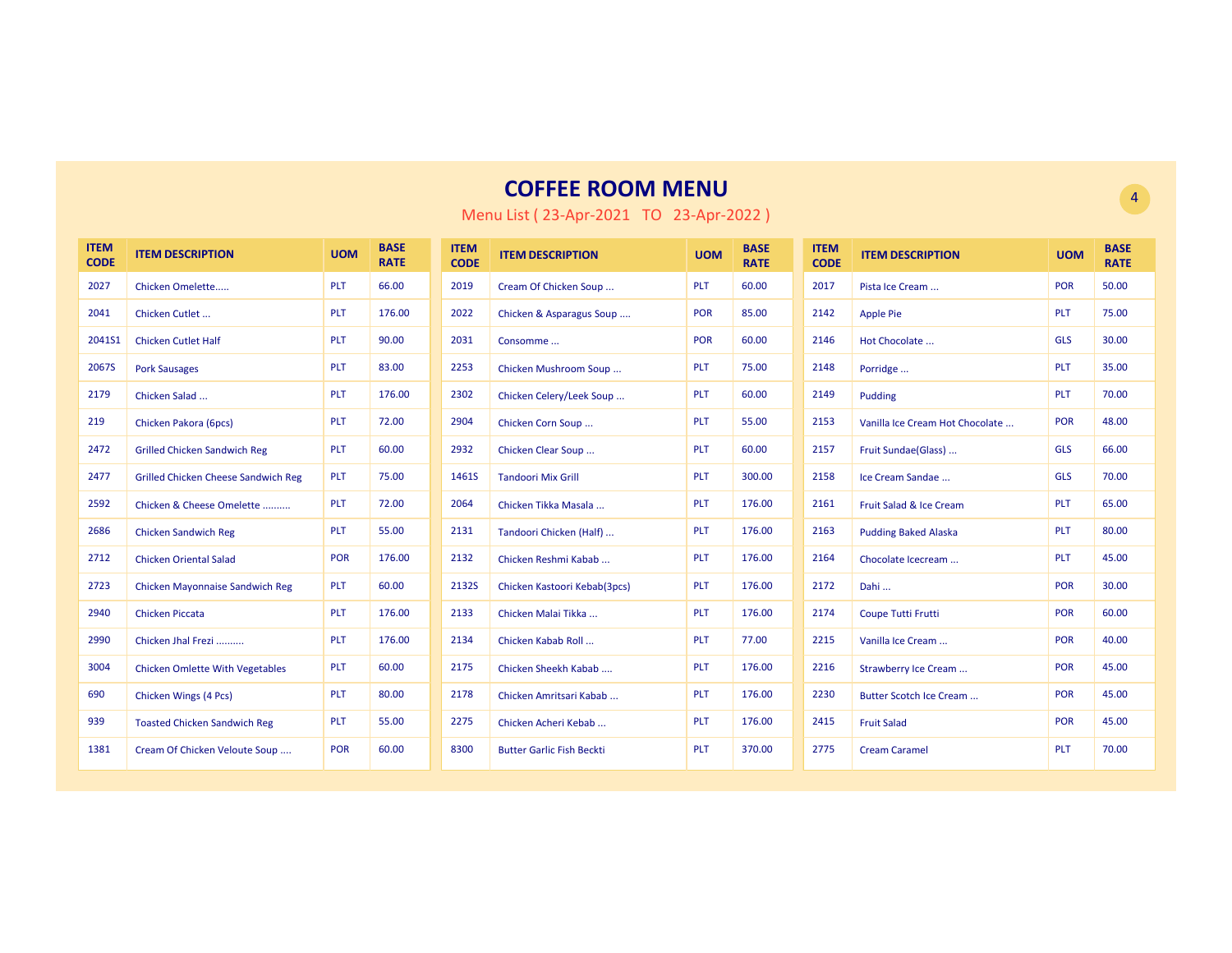| <b>ITEM</b><br><b>CODE</b> | <b>ITEM DESCRIPTION</b>     | <b>UOM</b> | <b>BASE</b><br><b>RATE</b> | <b>ITEM</b><br><b>CODE</b> | <b>ITEM DESCRIPTION</b>             | <b>UOM</b> | <b>BASE</b><br><b>RATE</b> | <b>ITEM</b><br><b>CODE</b> | <b>ITEM DESCRIPTION</b>            | <b>UOM</b> | <b>BASE</b><br><b>RATE</b> |
|----------------------------|-----------------------------|------------|----------------------------|----------------------------|-------------------------------------|------------|----------------------------|----------------------------|------------------------------------|------------|----------------------------|
| 3242                       | Vegetable Moussaka          | <b>PLT</b> | 100.00                     | 2353                       | Egg Mayonnaise                      | PLT        | 25.00                      | 1461                       | <b>Mixed Grill</b>                 | PLT        | 320.00                     |
| 730                        | <b>Creme Brulee</b>         | <b>PLT</b> | 83.00                      | 2692                       | <b>Scotch Egg</b>                   | <b>PLT</b> | 286.00                     | 2021                       | Becty Crumb Fried (One Pc)         | <b>PCS</b> | 120.00                     |
| 9751                       | Gajar Ka Halwa              | <b>PCS</b> | 70.00                      | 2698                       | Egg N Cheese Sandwich               | PLT        | 66.00                      | 202151                     | Fried Fish (1 Pc) Becty            | <b>PCS</b> | 120.00                     |
| 1371                       | <b>Egg Mayonnaise Salad</b> | <b>PLT</b> | 45.00                      | 2729                       | Boiled Egg (2 Pcs)                  | PLT        | 20.00                      | 2034                       | Fried Fish With Tartare Sauce Basa | PLT        | 230.00                     |
| 2003                       | Mushroom Omlette( 1 Plt )   | <b>PLT</b> | 65.00                      | 2745S1                     | Egg Curry 2pcs (Chicken)            | <b>POR</b> | 70.00                      | 2034S1                     | <b>Becty Crumb Fried</b>           | <b>PLT</b> | 230.00                     |
| 2061                       | Egg Sandwich                | <b>PLT</b> | 45.00                      | 2805                       | Egg Poached                         | <b>PLT</b> | 30.00                      | 203551                     | <b>Becty Orly</b>                  | <b>PLT</b> | 230.00                     |
| 2070                       | Egg Akuri On Fried Bread    | <b>PLT</b> | 55.00                      | 2813                       | Omelete Sandwich.                   | <b>PLT</b> | 50.00                      | 2036S1                     | <b>Becty Grilled</b>               | <b>PLT</b> | 230.00                     |
| 2071                       | Plain Omelette              | <b>PLT</b> | 40.00                      | 3002                       | Cheese Omlette With Vegetables      | <b>PLT</b> | 66.00                      | 2037S1                     | <b>Becty Meuniere</b>              | PLT        | 230.00                     |
| 2073                       | Cheese Omlette              | <b>PLT</b> | 65.00                      | 3003                       | <b>Mushroom Omlette With Cheese</b> | <b>PLT</b> | 70.00                      | 2083S1                     | <b>Becty Sicillian</b>             | PLT        | 230.00                     |
| 2074                       | Fried Egg                   | <b>PLT</b> | 30.00                      | 3005                       | Masala Omlette With Vegetables      | <b>PLT</b> | 50.00                      | 2096                       | <b>Becty Portugaise</b>            | <b>PLT</b> | 230.00                     |
| 2075                       | Fried Egg & Bacon           | <b>PLT</b> | 77.00                      | 3008                       | French Toast 1 Plt                  | <b>PLT</b> | 30.00                      | 2192S                      | <b>Fish Ball</b>                   | <b>PLT</b> | 75.00                      |
| 2076                       | Scrambled Egg On Toast      | <b>PLT</b> | 45.00                      | 699                        | Egg Devil                           | <b>PLT</b> | 35.00                      | 2209                       | Fish Pasanda(1pcs)                 | <b>PLT</b> | 120.00                     |
| 2081                       | Egg Farci (6 Pieces)        | <b>PLT</b> | 55.00                      | 944                        | Toasted Omlette Sandwich            | <b>PLT</b> | 55.00                      | 2209S1                     | <b>Becty Veronique</b>             | <b>PLT</b> | 230.00                     |
| 2108                       | Egg Pakora                  | <b>PLT</b> | 45.00                      | 1279                       | Becty & Chips                       | <b>PLT</b> | 230.00                     | 2232S1                     | <b>Becty Creole</b>                | PLT        | 230.00                     |
| 2122                       | Egg Paratha                 | <b>PLT</b> | 45.00                      | 1353S1                     | <b>Becty With Coriander Sauce</b>   | <b>PLT</b> | 230.00                     | 2313                       | <b>Becty Augratin</b>              | PLT        | 230.00                     |
| 2181                       | Egg Roll                    | PLT        | 45.00                      | 1383S1                     | Becty Pan Grilled With Lemon Butter | PLT        | 230.00                     | 2314                       | <b>Fish Bedford Basa</b>           | PLT        | 150.00                     |
| 2243                       | Masala Omelette             | <b>PLT</b> | 45.00                      | 1458                       | <b>Smoked Hilsa</b>                 | <b>PLT</b> | 575.00                     | 2314S1                     | <b>Becty Bedford</b>               | <b>PLT</b> | 230.00                     |
| 2244                       | Boiled Egg (1Pc)            | <b>PCS</b> | 10.00                      | 1460                       | <b>Becty Nuggets(4pcs)</b>          | <b>PLT</b> | 150.00                     | 2315S1                     | <b>Becty Colbert</b>               | PLT        | 230.00                     |

Menu List ( 23-Apr-2021 TO 23-Apr-2022 )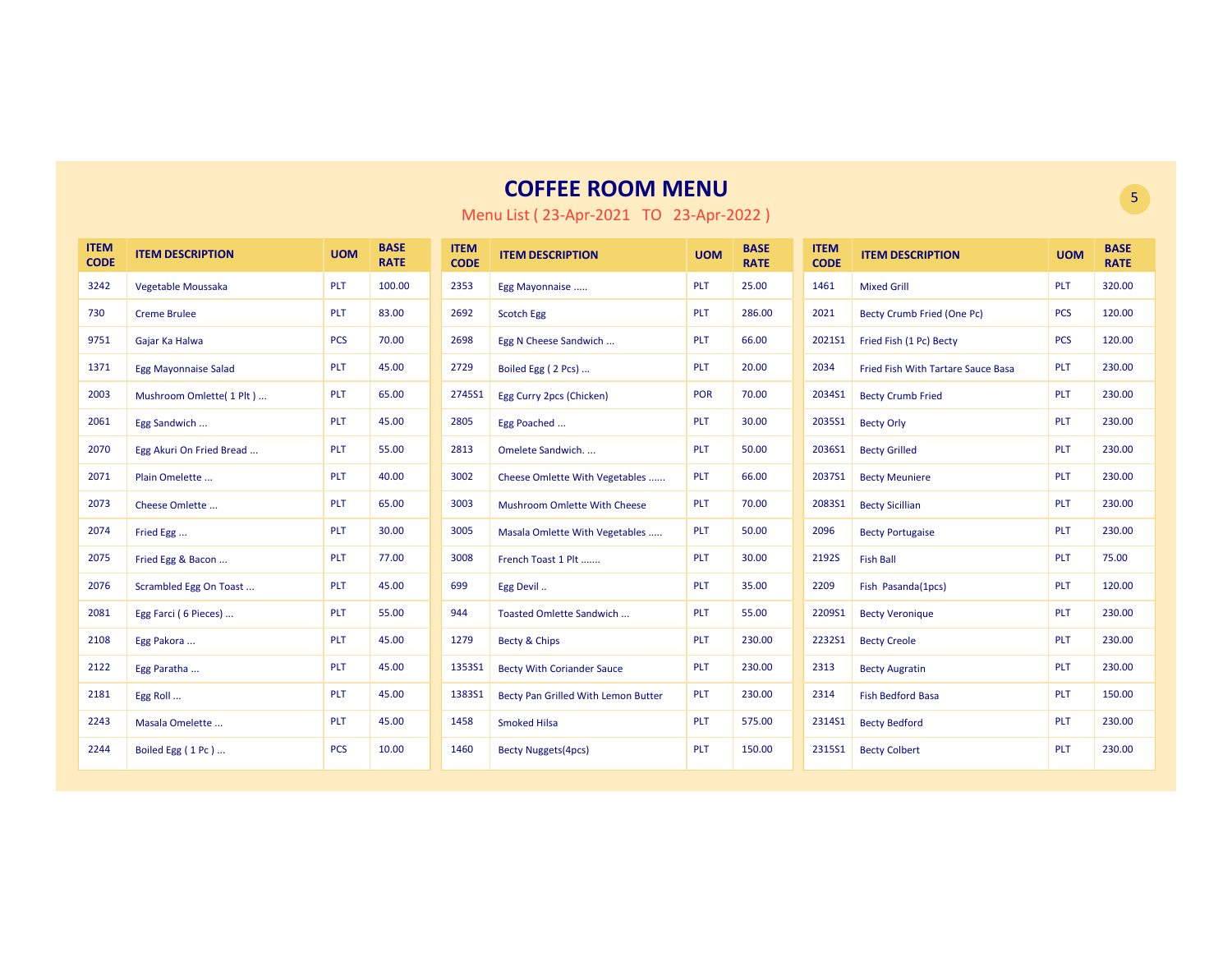| <b>ITEM</b><br><b>CODE</b> | <b>ITEM DESCRIPTION</b>             | <b>UOM</b> | <b>BASE</b><br><b>RATE</b> | <b>ITEM</b><br><b>CODE</b> | <b>ITEM DESCRIPTION</b>       | <b>UOM</b> | <b>BASE</b><br><b>RATE</b> | <b>ITEM</b><br><b>CODE</b> | <b>ITEM DESCRIPTION</b>         | <b>UOM</b> | <b>BASE</b><br><b>RATE</b> |
|----------------------------|-------------------------------------|------------|----------------------------|----------------------------|-------------------------------|------------|----------------------------|----------------------------|---------------------------------|------------|----------------------------|
| 2316                       | <b>Becty Egyptian</b>               | <b>PLT</b> | 210.00                     | S917                       | <b>Titanic Dinner (Guest)</b> | <b>PLT</b> | 1050.00                    | 2710                       | <b>Turkish Fish Kebab</b>       | <b>PLT</b> | 230.00                     |
| 2317                       | <b>Becty Maitre D Hotel</b>         | <b>PLT</b> | 230.00                     | 1409                       | Fish Pasinda (2 Pcs)          | <b>PLT</b> | 230.00                     | 1465                       | <b>Potted Shrimp With Toast</b> | <b>PLT</b> | 80.00                      |
| 2318                       | <b>Becty Mayonnaise </b>            | <b>PLT</b> | 230.00                     | 2116                       | <b>Becty Masala</b>           | <b>PLT</b> | 230.00                     | 2106                       | Apple $(1$ Pc $)$               | <b>PLT</b> | 15.00                      |
| 2320                       | <b>Becty Moilee</b>                 | <b>PLT</b> | 230.00                     | 2203                       | Hilsa Fry                     | <b>PLT</b> | 300.00                     | 2256                       | Banana (1 Pc)                   | <b>PLT</b> | 7.00                       |
| 2321                       | <b>Becty Panthras</b>               | <b>PLT</b> | 230.00                     | 2209S                      | Bengali Fish Fry(1 Pcs)       | <b>PCS</b> | 125.00                     | 2714                       | Fresh Juice Per Glass           | <b>GLS</b> | 30.00                      |
| 2324                       | <b>Becty Braised With Egg Sauce</b> | <b>PLT</b> | 230.00                     | 2236                       | Becty Begum Bahar             | <b>PLT</b> | 230.00                     | 4075                       | <b>Salted Kaju</b>              | <b>PAC</b> | 55.00                      |
| 2414                       | <b>Becty Cordon Bleu</b>            | <b>PCS</b> | 230.00                     | 2810                       | Fish Amritsari                | <b>PLT</b> | 230.00                     | 688                        | Fresh Fruit Platter             | PLT        | 165.00                     |
| 2440                       | Baked Crab(XI)                      | <b>PLT</b> | 432.00                     | 7086                       | Hilsa Fried / Curry (1 Pcs)   | <b>PLT</b> | 250.00                     | 2417                       | <b>Chaat Part (Member)</b>      | PLT        | 300.00                     |
| 2667S                      | Pomfret                             | <b>PLT</b> | 350.00                     | 9080                       | Mung Dal With Fish Head       | <b>PLT</b> | 75.00                      | 2419                       | <b>Chaat Party(Guest)</b>       | <b>PLT</b> | 350.00                     |
| 2802                       | <b>Becty - Baked With Tomato</b>    | <b>PLT</b> | 230.00                     | 1241S1                     | Garlic Becty(6pcs)            | <b>PLT</b> | 230.00                     | 1163                       | Foil Box                        | <b>PCS</b> | 6.00                       |
| 2906                       | <b>Stuffed Becty Roll</b>           | <b>PLT</b> | 230.00                     | 1270                       | Fish Roll                     | <b>PLT</b> | 120.00                     | 1359                       | Tiramisu                        | <b>POR</b> | 82.00                      |
| 2930                       | <b>Smoked Salmon Mousse</b>         | <b>PLT</b> | 250.00                     | 2065                       | Becty Finger(6 Pcs)           | <b>PLT</b> | 175.00                     | 2368                       | Reliever                        | <b>HEA</b> | 200.00                     |
| 2951                       | Crab Cakes(2pcs)                    | <b>PLT</b> | 120.00                     | 2192                       | Fish Chop(2 Pc)               | PLT        | 80.00                      | 2375                       | Catering Charges (Minimum)      | PLT        | 130.00                     |
| 2964S1                     | <b>Becty Bonne Femme</b>            | <b>PLT</b> | 230.00                     | 2251                       | Fish Roll(1pc)                | <b>PCS</b> | 50.00                      | 2933                       | Indian Sweets (1 Pc)            | <b>PCS</b> | 30.00                      |
| 2971                       | Tomato Baked Fish                   | <b>PLT</b> | 230.00                     | 2297                       | Becty Chop (One Pc)           | <b>PCS</b> | 50.00                      | 9001                       | <b>Sanitizer Bottle</b>         | <b>BOT</b> | 20.00                      |
| 3315                       | <b>Becty Florentine</b>             | PLT        | 230.00                     | 2194                       | Shorshe Pomfret(1pcs)         | <b>PLT</b> | 215.00                     | 9681                       | <b>Paper Carry Bag</b>          | <b>PCS</b> | 5.00                       |
| 875S                       | Calamari Salad                      | <b>PLT</b> | 140.00                     | 2219                       | <b>Bbq Pomfret (1pce)</b>     | <b>PLT</b> | 215.00                     | 9687                       | Paper Carry Bag (Cofee Room)    | <b>PAC</b> | 5.00                       |
| <b>S818</b>                | <b>Memebers Nite Hi-Tea Buffet</b>  | <b>PLT</b> | 400.00                     | 2323                       | <b>Tandoori Becty</b>         | <b>PLT</b> | 325.00                     | 1354                       | <b>Mutton Vindaloo </b>         | <b>PLT</b> | 240.00                     |

Menu List ( 23-Apr-2021 TO 23-Apr-2022 )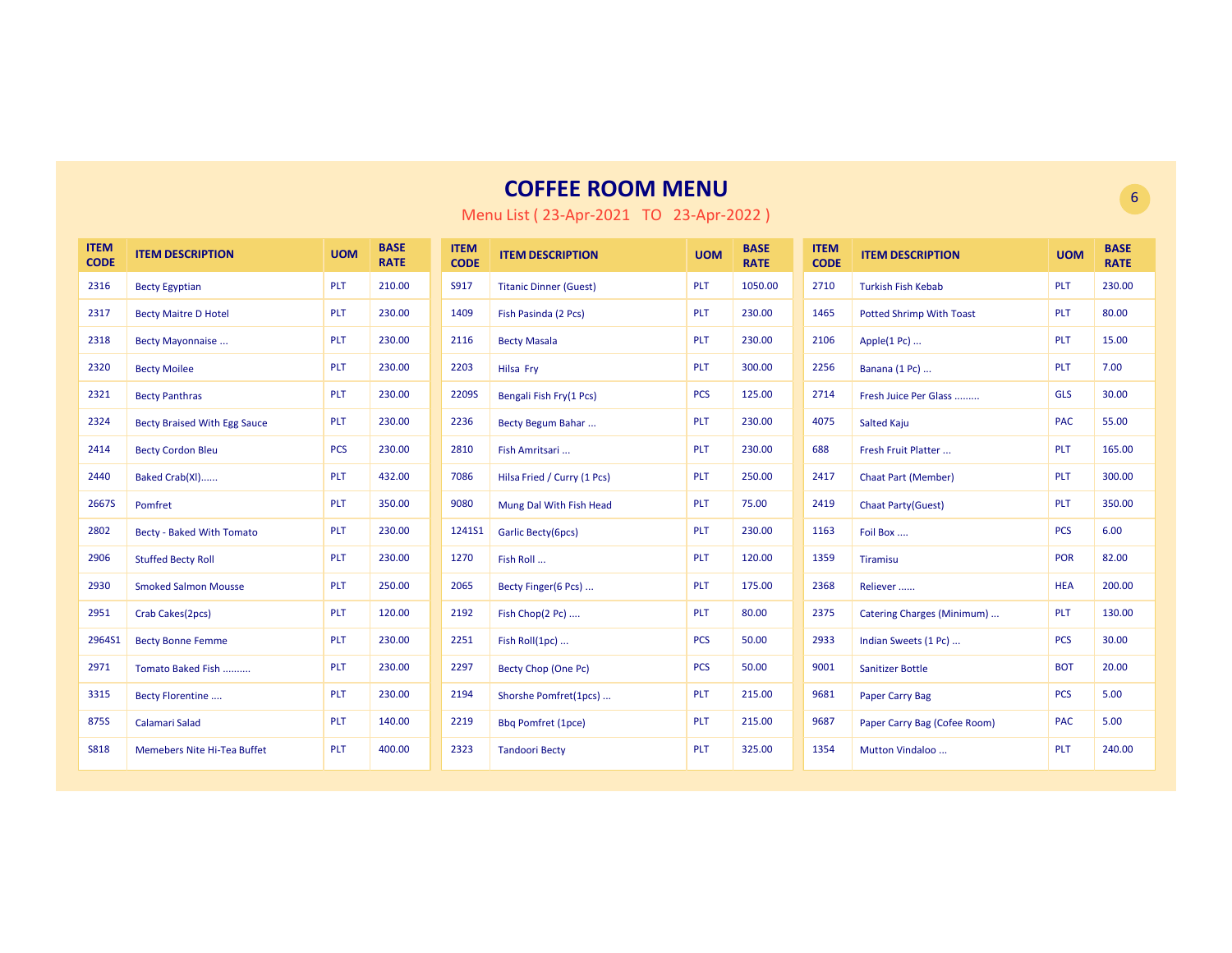| <b>ITEM</b><br><b>CODE</b> | <b>ITEM DESCRIPTION</b>     | <b>UOM</b> | <b>BASE</b><br><b>RATE</b> | <b>ITEM</b><br><b>CODE</b> | <b>ITEM DESCRIPTION</b>              | <b>UOM</b> | <b>BASE</b><br><b>RATE</b> | <b>ITEM</b><br><b>CODE</b> | <b>ITEM DESCRIPTION</b>                          | <b>UOM</b> | <b>BASE</b><br><b>RATE</b> |
|----------------------------|-----------------------------|------------|----------------------------|----------------------------|--------------------------------------|------------|----------------------------|----------------------------|--------------------------------------------------|------------|----------------------------|
| 2047                       | <b>Roast Mutton</b>         | <b>PLT</b> | 286.00                     | 2128                       | Mutton Korma                         | <b>PLT</b> | 286.00                     | 2103                       | <b>SAMOSA MUTTON(2pcs)</b>                       | <b>PLT</b> | 65.00                      |
| 2069                       | Roast Mutton Fry            | <b>PLT</b> | 286.00                     | 2129                       | Mutton Boti Kabab                    | <b>PLT</b> | 286.00                     | 2180                       | <b>MUTTON ROLL</b>                               | <b>PLT</b> | 95.00                      |
| 2162                       | Nargis Kofta Lamb           | <b>PLT</b> | 260.00                     | 2224                       | <b>Hariyali Mutton</b>               | <b>PLT</b> | 260.00                     | 2282                       | MUTTON SEEKH KABAB (4 PCS)                       | PLT        | 280.00                     |
| 2344                       | <b>Mutton Shank</b>         | <b>PLT</b> | 286.00                     | 2270                       | Mutton Masala                        | PLT        | 286.00                     | 2283                       | MEAT BALLS(8PCS)                                 | PLT        | 75.00                      |
| 2345                       | Mutton Moussaka             | <b>PLT</b> | 286.00                     | 2709                       | Mutton Dopiaza                       | <b>PLT</b> | 260.00                     | 2473                       | <b>GRILLED MUTTON SANDWICH </b>                  | <b>PLT</b> | 95.00                      |
| 2347                       | Shepherds Pie               | <b>PLT</b> | 286.00                     | 2789                       | <b>Laal Maas</b>                     | <b>PLT</b> | 260.00                     | 2683                       | <b>MUTTON EGG ROLL</b>                           | <b>PCS</b> | 100.00                     |
| 2673S                      | <b>Special Lunch</b>        | <b>PLT</b> | 600.00                     | 2799                       | Mutton Curry                         | PLT        | 260.00                     | 2689                       | <b>MUTTON SHASHLIK KEBAB (1PLT)</b>              | PLT        | 260.00                     |
| 2684                       | Mutton Hamburger(1 Pcs)     | <b>PLT</b> | 175.00                     | 2961                       | Mutton Dhansag                       | <b>PLT</b> | 260.00                     | 2742                       | MUTTON CUTLET (1 PC)                             | <b>PCS</b> | 70.00                      |
| 2748                       | Mutton Broth                | <b>POR</b> | 75.00                      | 3300                       | <b>Tandoori Shanks</b>               | <b>PLT</b> | 286.00                     | 2914                       | MEAT POTATO CHOP WITH VEG (2PC)                  | <b>PLT</b> | 100.00                     |
| 2967                       | Sphagetti And Meat Ball     | <b>PLT</b> | 286.00                     | 3371                       | <b>Keema Matar</b>                   | <b>PLT</b> | 286.00                     | 2953                       | MUTTON COCKTAIL SAMOSA (6PCS)  PLT               |            | 60.00                      |
| C118                       | <b>Harissa Roast Mutton</b> | <b>PLT</b> | 240.00                     | 821                        | Saag Mutton                          | <b>PLT</b> | 260.00                     | 3067                       | <b>COCKTAIL SIZE MEAT POTATO CHOP (4Pcs) PLT</b> |            | 110.00                     |
| M01                        | <b>Mutton Buffet</b>        | <b>PLT</b> | 286.00                     | S937                       | Aagm Lunch                           | <b>PLT</b> | 950.00                     | 942                        | <b>TOASTED MUTTON SANDWICH</b>                   | <b>PLT</b> | 90.00                      |
| M02                        | <b>Lamb Buffet</b>          | <b>PLT</b> | 286.00                     | 9296                       | <b>Bacon Cheese Sandwich Toasted</b> | <b>PLT</b> | 75.00                      | 947                        | <b>CLUB SANDWICH (NO MUTTON)</b>                 | <b>PLT</b> | 83.00                      |
| 1470                       | Rara Gosht                  | <b>PLT</b> | 325.00                     | 946                        | Club Sandwich (No Ham)               | PLT        | 100.00                     | 966                        | <b>MUTTON KEEMA PARATHA</b>                      | <b>PCS</b> | 85.00                      |
| 2117                       | <b>Bhuna Gosht</b>          | <b>PLT</b> | 286.00                     | 1466                       | Muglai Muglai Paratha & Aloo Sabzi   | <b>PLT</b> | 90.00                      | 1502                       | <b>BAKED PRAWN</b>                               | <b>PLT</b> | 230.00                     |
| 2126                       | Saag Meat                   | <b>PLT</b> | 286.00                     | 2059                       | Mutton Sandwich                      | <b>PLT</b> | 90.00                      | 2222                       | <b>SEA FOOD SATAY</b>                            | <b>PLT</b> | 130.00                     |
| 2127                       | Mutton Kassa                | <b>PLT</b> | 286.00                     | 2077                       | Meat Potato Chop (1 Pcs)             | <b>PCS</b> | 55.00                      | 2223                       | PRAWN CUTLET(1 PC)                               | <b>PCS</b> | 124.00                     |
| <b>2127S</b>               | <b>Mutton Selonic</b>       | PLT        | 286.00                     | 2078                       | <b>Mutton Crumb Chop</b>             | PLT        | 260.00                     | 2667                       | <b>LOBSTER THERMIDOR</b>                         | PLT        | 396.00                     |

Menu List ( 23-Apr-2021 TO 23-Apr-2022 )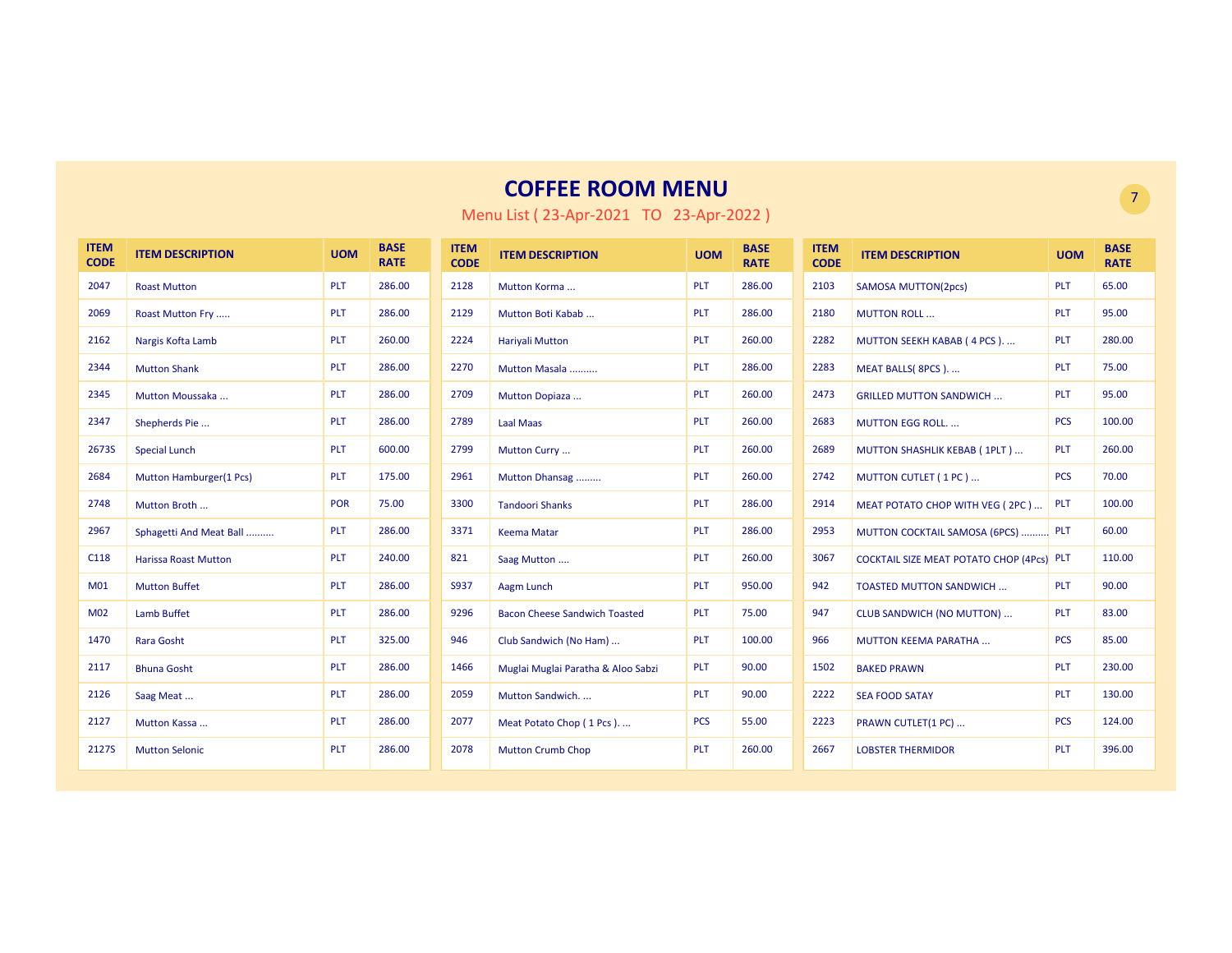| <b>ITEM</b><br><b>CODE</b> | <b>ITEM DESCRIPTION</b>             | <b>UOM</b> | <b>BASE</b><br><b>RATE</b> | <b>ITEM</b><br><b>CODE</b> | <b>ITEM DESCRIPTION</b>        | <b>UOM</b> | <b>BASE</b><br><b>RATE</b> | <b>ITEM</b><br><b>CODE</b> | <b>ITEM DESCRIPTION</b>        | <b>UOM</b> | <b>BASE</b><br><b>RATE</b> |
|----------------------------|-------------------------------------|------------|----------------------------|----------------------------|--------------------------------|------------|----------------------------|----------------------------|--------------------------------|------------|----------------------------|
| 2758                       | <b>Prawn Cocktail</b>               | <b>PLT</b> | 195.00                     | 1107                       | Happy Hour Tea                 | <b>CUP</b> | 6.00                       | <b>S945</b>                | <b>Awarness Programme(Veg)</b> | <b>PLT</b> | 97.00                      |
| 2926                       | Prawn Bali (3stick)                 | <b>PLT</b> | 250.00                     | 1451                       | <b>Coffee Per Cup Brewed</b>   | <b>CUP</b> | 22.00                      | <b>S821</b>                | <b>Wine&amp;Food Pairing</b>   | <b>PER</b> | 1000.00                    |
| 2986                       | Baked Crab (1 Plt)                  | <b>PLT</b> | 450.00                     | 1451S1                     | <b>Coffee Per Cup Espresso</b> | <b>CUP</b> | 22.00                      | 1126                       | Pasta Salad                    | <b>PLT</b> | 55.00                      |
| 875                        | Prawn & Dill Salad                  | <b>PLT</b> | 137.00                     | 2024                       | Tea (Big Pot)                  | <b>PLT</b> | 44.00                      | 1364                       | Corn Vol En Vent 6pcs          | <b>PLT</b> | 50.00                      |
| 923                        | Prawn Orly(4 Pcs)                   | <b>PLT</b> | 110.00                     | 2025                       | Coffee Big Pot                 | POT        | 55.00                      | 1394                       | Vegetable Steak                | PLT        | 85.00                      |
| 9373                       | <b>Country Fowl-Any Preparation</b> | <b>PLT</b> | 180.00                     | 2026                       | Cheese Balls                   | <b>PLT</b> | 82.00                      | 1403                       | Vegetable Lasagne              | <b>PLT</b> | 138.00                     |
| 9374                       | Lobster(XI) Thermidor               | <b>PLT</b> | 432.00                     | 2141                       | Cold Coffee With Ice Cream     | <b>PLT</b> | 60.00                      | 1472                       | <b>Stuffed Capsicum</b>        | <b>PLT</b> | 77.00                      |
| 1502S                      | <b>Bombay Fried Prawn(2 Pcs)</b>    | <b>PLT</b> | 250.00                     | 2144                       | Tea (Small Pot)                | <b>POT</b> | 22.00                      | 2094                       | Veg Au Gratin                  | <b>PLT</b> | 85.00                      |
| 2121                       | Prawn Malai Curry                   | <b>PLT</b> | 250.00                     | 2249                       | <b>Plain Lassi</b>             | <b>GLS</b> | 30.00                      | 2094S                      | <b>Baked Potato</b>            | <b>PLT</b> | 75.00                      |
| 2386                       | <b>Prawn Fusion(6pcs)</b>           | <b>PLT</b> | 200.00                     | 2785                       | Tea/Coffee Cup                 | <b>CUP</b> | 18.00                      | 2105S                      | <b>Vegetable Puff</b>          | <b>PLT</b> | 40.00                      |
| 2226                       | Prawn Torpedo(2pcs)                 | <b>PLT</b> | 100.00                     | 2956                       | Cold Coffee                    | <b>PLT</b> | 55.00                      | 2107S                      | <b>Vegetable Tempura</b>       | <b>PLT</b> | 45.00                      |
| <b>2226S</b>               | Prawn Cheese Ball(4pcs)             | <b>PLT</b> | 175.00                     | 2957                       | Coffee With Cream Small Pot    | <b>POT</b> | 33.00                      | 2168                       | Garden Surprise                | <b>PLT</b> | 77.00                      |
| 2288                       | Shrimps On Toast                    | <b>PLT</b> | 82.00                      | 3307                       | <b>Mango Lassi</b>             | <b>GLS</b> | 50.00                      | 2169                       | Paneer Pasinda (4 Pcs)         | <b>PLT</b> | 130.00                     |
| 3075                       | <b>Bbq Prawn (6pcs)</b>             | <b>PLT</b> | 200.00                     | 592                        | Tea Packet 500 Gm              | <b>PAC</b> | 275.00                     | 2171                       | Green Salad                    | PLT        | 35.00                      |
| S799                       | <b>Ladies Coffee Meet Meeting</b>   | PER        | 200.00                     | 9035                       | Tea 1 Cup                      | <b>CUP</b> | 12.00                      | 2201                       | Paneer Shashlik                | PLT        | 105.00                     |
| <b>S820</b>                | <b>White Wine Tasting</b>           | <b>PER</b> | 750.00                     | 9281                       | Green Tea (Medium Pot)         | <b>POT</b> | 40.00                      | 2245S                      | <b>Butter Rice</b>             | <b>PLT</b> | 45.00                      |
| <b>S823</b>                | <b>Chivas Trail Tasting Session</b> | PER        | 250.00                     | 9282                       | <b>Green Tea(Small Pot)</b>    | POT        | 30.00                      | 2264                       | Vegetable Ala Kiev             | PLT        | 110.00                     |
| 1100                       | Tea (Medium Pot)                    | <b>POT</b> | 33.00                      | S944                       | Awarness Programme(Non-Veg)    | <b>PLT</b> | 104.00                     | 2266                       | Waldorf Salad                  | PLT        | 55.00                      |

Menu List ( 23-Apr-2021 TO 23-Apr-2022 )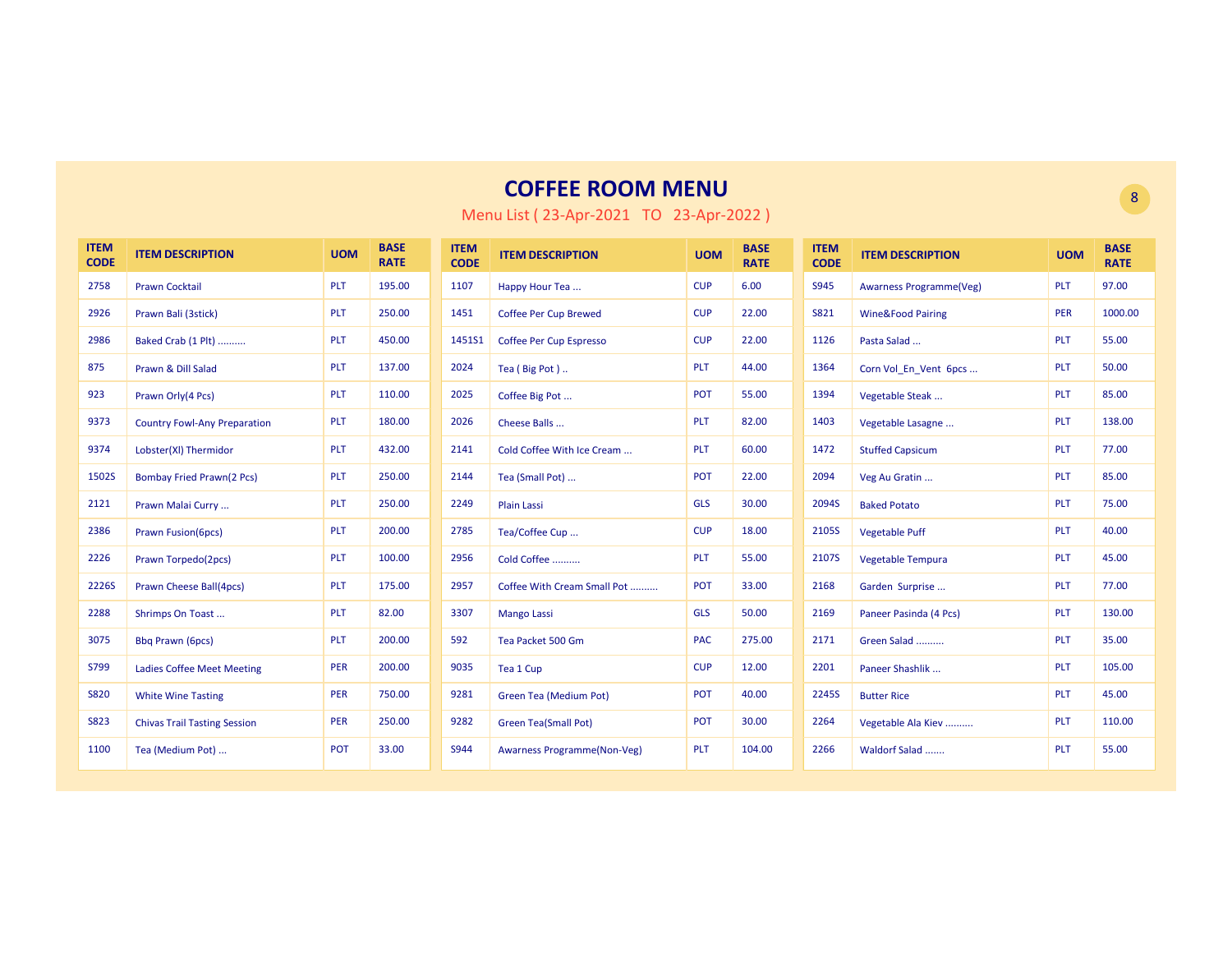| <b>ITEM</b><br><b>CODE</b> | <b>ITEM DESCRIPTION</b>     | <b>UOM</b> | <b>BASE</b><br><b>RATE</b> | <b>ITEM</b><br><b>CODE</b> | <b>ITEM DESCRIPTION</b> | <b>UOM</b> | <b>BASE</b><br><b>RATE</b> | <b>ITEM</b><br><b>CODE</b> | <b>ITEM DESCRIPTION</b>     | <b>UOM</b> | <b>BASE</b><br><b>RATE</b> |
|----------------------------|-----------------------------|------------|----------------------------|----------------------------|-------------------------|------------|----------------------------|----------------------------|-----------------------------|------------|----------------------------|
| 2483                       | <b>Fried Corn</b>           | <b>PLT</b> | 55.00                      | 2097                       | Paneer Butter Masala    | PLT        | 132.00                     | 2788S1                     | vegetable roll              | PLT        | 60.00                      |
| 2674                       | <b>Russian Salad</b>        | <b>PLT</b> | 45.00                      | 2098                       | Chhanar Kofta           | PLT        | 100.00                     | 2936                       | mung dal                    | PLT        | 60.00                      |
| 2761                       | Asp. Mushroom Gratin        | <b>PLT</b> | 175.00                     | 2098S                      | <b>Dhokar Dalna</b>     | PLT        | 77.00                      | 2977S                      | mochar ghonto               | PLT        | 80.00                      |
| 2928                       | Spaghetti Neapolitan        | <b>PLT</b> | 132.00                     | 2099                       | Aloo Gobhi              | PLT        | 77.00                      | 3220                       | kadai peas                  | PLT        | 75.00                      |
| 2948                       | Vegetable Florentine        | <b>PLT</b> | 110.00                     | 2102                       | Raita                   | PLT        | 40.00                      | 3222                       | kashmiri pulao              | PLT        | 66.00                      |
| 2949                       | Cauliflower Gratin          | <b>PLT</b> | 85.00                      | 2103S1                     | Samosa Chaat            | PLT        | 24.00                      | 3246                       | tawa vegetables             | PLT        | 75.00                      |
| 3247                       | Vegetable Ravioli           | <b>PLT</b> | 83.00                      | 2104                       | Vegetable Pulao         | PLT        | 50.00                      | 3292                       | veg.kofta curry             | PLT        | 75.00                      |
| 3248                       | Paneer & Corn Augratin      | <b>PLT</b> | 132.00                     | 2156                       | Aloo Dum                | PLT        | 50.00                      | 3306                       | kadai peas                  | <b>PLT</b> | 125.00                     |
| 3375                       | Pineapple Corn Au Gratin    | <b>PLT</b> | 85.00                      | 2185                       | Dal Makhani             | PLT        | 66.00                      | 3504                       | galouti kabab               | PLT        | 85.00                      |
| 8107                       | Veg Burger                  | <b>PLT</b> | 55.00                      | 2191S                      | Paneer Tikka Masala     | <b>PLT</b> | 132.00                     | 6000                       | methi malai matar           | PLT        | 105.00                     |
| 8196                       | <b>Cream Cheese Platter</b> | PLT        | 75.00                      | 2195                       | Vegetable Curry         | PLT        | 77.00                      | 827                        | kashmiri aloo dum           | PLT        | 55.00                      |
| 9004                       | <b>Mushroom Risotto</b>     | <b>PLT</b> | 180.00                     | 2199                       | Saag Paneer             | PLT        | 132.00                     | 928                        | kakri vegetables            | PLT        | 75.00                      |
| 9372                       | Olive&Cheese S/W Toasted    | <b>PLT</b> | 92.00                      | 2200                       | Paneer Do Pyaza         | PLT        | 132.00                     | 2057                       | veg club sandwich           | <b>PLT</b> | 55.00                      |
| 1389                       | Aloo Methi Saag             | <b>PLT</b> | 77.00                      | 2245                       | Peas Pulao              | <b>PLT</b> | 55.00                      | 2058                       | club sandwich nv            | <b>PLT</b> | 100.00                     |
| 1395                       | <b>Begun Bhaja</b>          | <b>PLT</b> | 15.00                      | 2255                       | Mixed Vegetables        | <b>PLT</b> | 77.00                      | 2474                       | grilled cheese sandwich reg | <b>PLT</b> | 60.00                      |
| 1405                       | Aloo Posto                  | <b>PLT</b> | 95.00                      | 2485                       | Vegtable Malai Kofta    | PLT        | 80.00                      | 2475                       | grilled veg sandwich reg    | PLT        | 40.00                      |
| 1505                       | Vegetable Jhalfrezi         | <b>PLT</b> | 105.00                     | 2735                       | Seasonal Veg.           | <b>PLT</b> | 50.00                      | 2690                       | cheese sandwich per plate   | <b>PLT</b> | 55.00                      |
| 1506                       | Aloo Gobi Masala            | <b>PLT</b> | 77.00                      | 2746                       | <b>Paneer Papri</b>     | PLT        | 75.00                      | 940                        | toasted cheese sandwich     | PLT        | 55.00                      |

Menu List ( 23-Apr-2021 TO 23-Apr-2022 )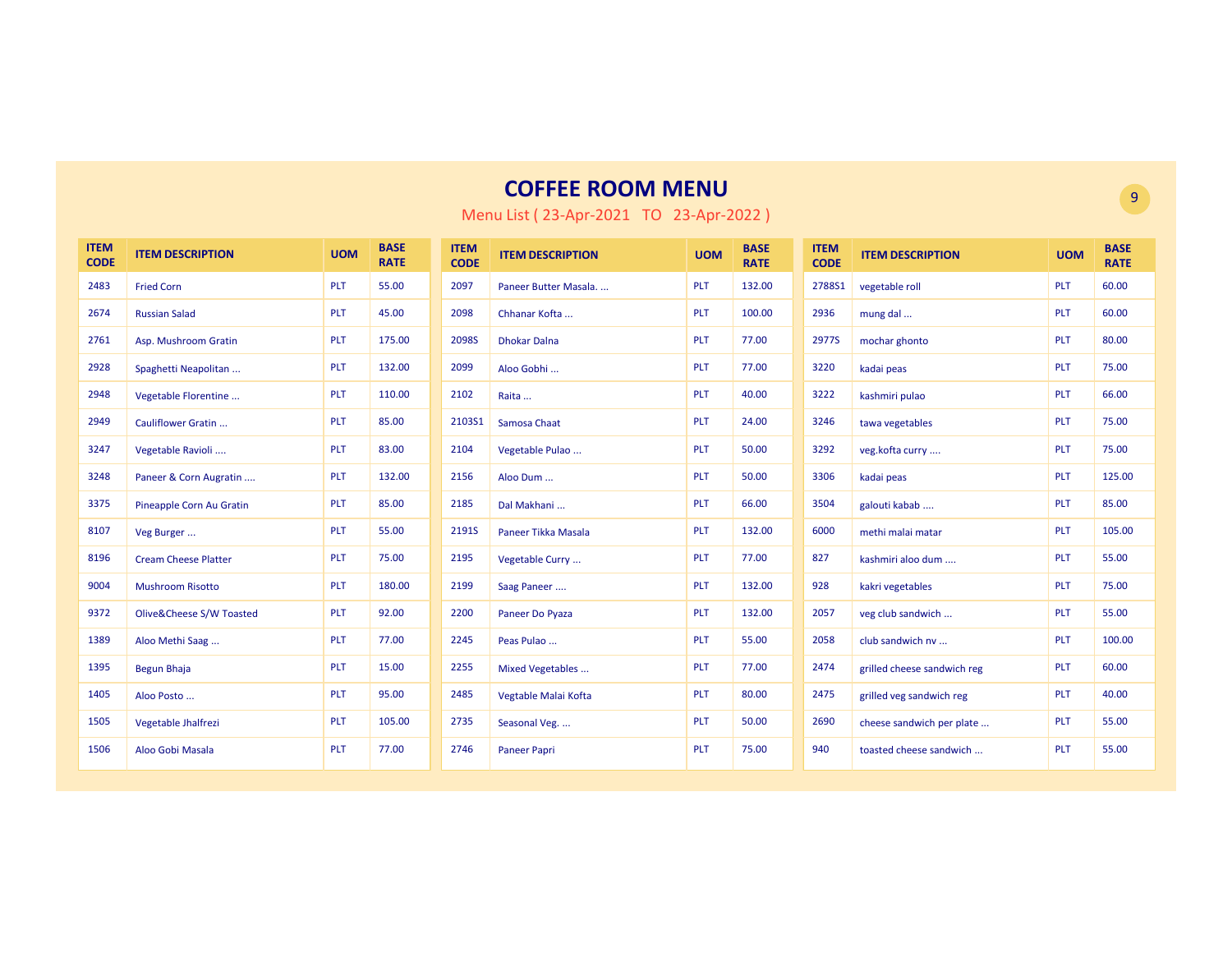| <b>ITEM</b><br><b>CODE</b> | <b>ITEM DESCRIPTION</b>                       | <b>UOM</b> | <b>BASE</b><br><b>RATE</b> | <b>ITEM</b><br><b>CODE</b> | <b>ITEM DESCRIPTION</b>           | <b>UOM</b> | <b>BASE</b><br><b>RATE</b> | <b>ITEM</b><br><b>CODE</b> | <b>ITEM DESCRIPTION</b>    | <b>UOM</b> | <b>BASE</b><br><b>RATE</b> |
|----------------------------|-----------------------------------------------|------------|----------------------------|----------------------------|-----------------------------------|------------|----------------------------|----------------------------|----------------------------|------------|----------------------------|
| 941                        | Toasted Veg Sandwich                          | <b>PLT</b> | 35.00                      | 2063                       | Onion Pakora                      | <b>PLT</b> | 35.00                      | 2349                       | Spagetti Bolognaise        | <b>PLT</b> | 286.00                     |
| 1167                       | Finger Chips (Mc)                             | PLT        | 45.00                      | 2079                       | Finger Chips                      | <b>PLT</b> | 35.00                      | 2403                       | Jera Aloo                  | <b>PLT</b> | 45.00                      |
| 1171                       | <b>Milk Glass</b>                             | <b>GLS</b> | 22.00                      | 2080                       | Peanut                            | PLT        | 22.00                      | 2409                       | Brinjal Pakora             | PLT        | 32.00                      |
| 1207                       | <b>Cheese Lettuce Tomato Sandwich Toasted</b> | <b>PLT</b> | 65.00                      | 2105                       | Vegetable Samosa                  | <b>PCS</b> | 10.00                      | 2601                       | Aloo Pakora                | PLT        | 33.00                      |
| 1207S1                     | Cheese Lettuce Tomato Sandwich Plain          | PLT        | 72.00                      | 2107                       | Vegetable Pakora (8 Pcs)          | <b>PLT</b> | 35.00                      | 2665                       | Chanachur                  | <b>PLT</b> | 28.00                      |
| 1277                       | <b>Bacon Lettuce Tomato Sandwich Toasted</b>  | PLT        | 102.00                     | 2109                       | Vegetable Cutlets                 | <b>PLT</b> | 33.00                      | 2669                       | Green Peas Masala          | <b>PLT</b> | 55.00                      |
| 1277S1                     | Bacon Lettuce Tomato Sandwich Plain           | PLT        | 99.00                      | 2114                       | Vegetable Sizzler                 | <b>PLT</b> | 110.00                     | 2691                       | Vegetable Samosa(2 Pcs)    | <b>PLT</b> | 20.00                      |
| 1290                       | Cheese Corn Nuggets                           | PLT        | 55.00                      | 2137                       | Roll & Butter                     | PLT        | 15.00                      | 2707                       | Paneer Pakora              | PLT        | 75.00                      |
| 1291                       | Cheese Canapes                                | PLT        | 50.00                      | 2166                       | Papad (Per Piece)                 | <b>PCS</b> | 5.00                       | 2708                       | <b>Boiled Vegetable </b>   | <b>PLT</b> | 44.00                      |
| 1372                       | Kheera Pakora                                 | PLT        | 40.00                      | 2193                       | Aloo Chat                         | <b>PLT</b> | 33.00                      | 2738                       | Kachori Alu Dum            | <b>PLT</b> | 70.00                      |
| 1431                       | Luchi (2 Pcs)                                 | PLT        | 17.00                      | 2211                       | Chanachur Masala                  | <b>PLT</b> | 40.00                      | 2738S                      | <b>Hing Kachuri</b>        | <b>PLT</b> | 70.00                      |
| 2006                       | Vegetable Sandwich                            | PLT        | 33.00                      | 2239                       | Masala Chips                      | <b>PLT</b> | 40.00                      | 2739                       | Puri Alu Dum               | <b>PLT</b> | 65.00                      |
| 2013                       | Kachori                                       | PLT        | 10.00                      | 2242                       | Dinner Roll With Butter           | <b>PLT</b> | 17.00                      | 2756                       | Paneer Cutlet (1pc.)       | <b>PCS</b> | 45.00                      |
| 2015                       | Dahi Vada  (2 Pcs)                            | PLT        | 50.00                      | 2273                       | <b>Baked Peanuts </b>             | <b>PLT</b> | 30.00                      | 2757                       | Paneer Cutlet (Per Plate)  | <b>PLT</b> | 80.00                      |
| 2018                       | Pea Nut Masala                                | PLT        | 40.00                      | 2284                       | Cocktail Vegetable Samosa         | <b>PLT</b> | 25.00                      | 2762                       | Potato Salad With Mushroom | <b>PLT</b> | 66.00                      |
| 2048                       | Wafer Chips                                   | <b>PAC</b> | 28.00                      | 2291                       | Cheese Pineapple & Cherry (1 Plt) | <b>PLT</b> | 50.00                      | 2778                       | Aloo Matar                 | <b>PLT</b> | 55.00                      |
| 2048S                      | <b>Potato Chips</b>                           | PLT        | 30.00                      | 2292                       | Paneer Fingers (6 Pcs)            | <b>PLT</b> | 40.00                      | 2788                       | Paneer Roll 1 Plt          | <b>PLT</b> | 82.00                      |
| 2054                       | Aloo Chop                                     | PLT        | 33.00                      | 2293                       | Veg Cutlet (1 Pc)                 | <b>PCS</b> | 16.00                      | 2804                       | Potato Salad               | PLT        | 35.00                      |

Menu List ( 23-Apr-2021 TO 23-Apr-2022 )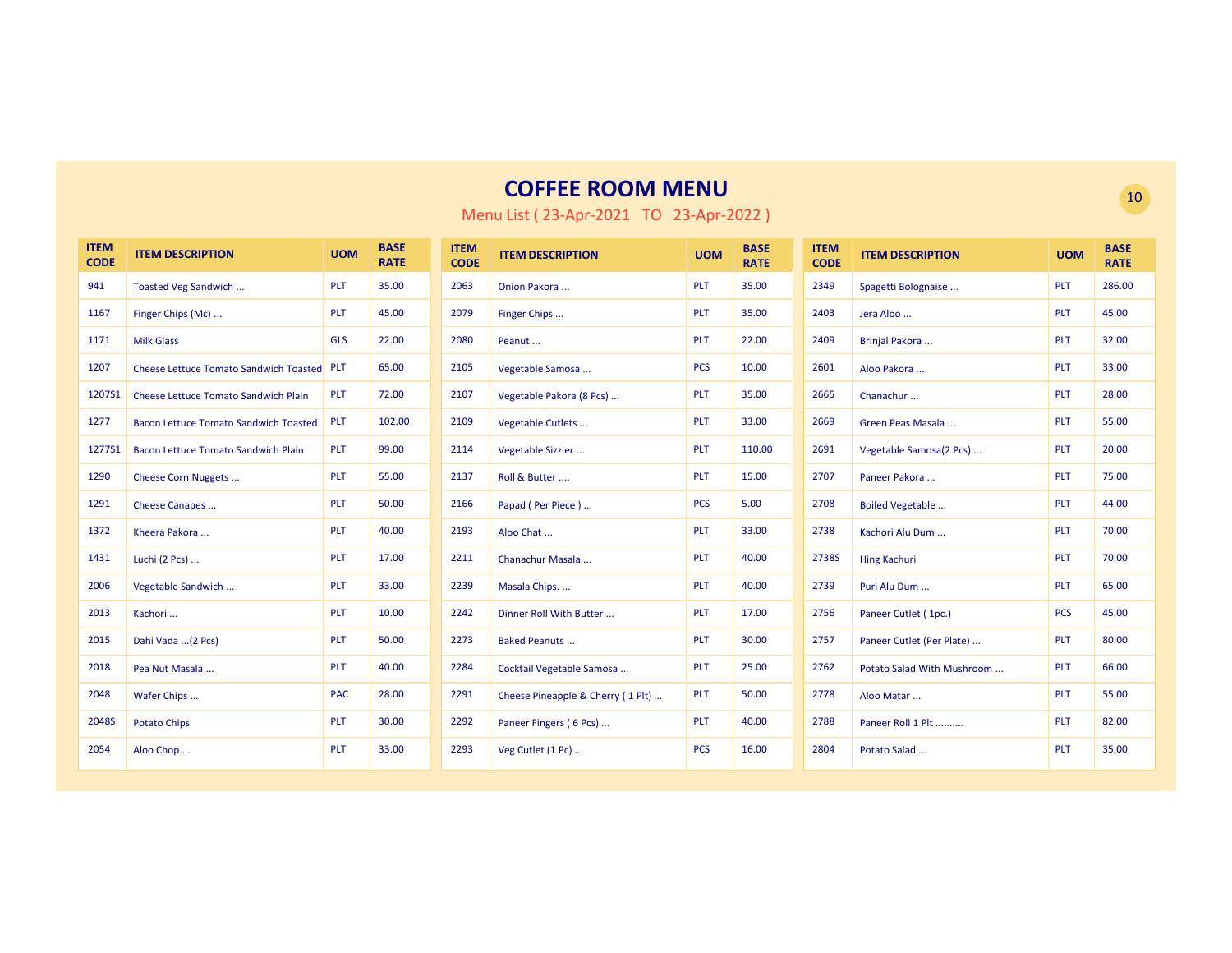| <b>ITEM</b><br><b>CODE</b> | <b>ITEM DESCRIPTION</b>              | <b>UOM</b> | <b>BASE</b><br><b>RATE</b> | <b>ITEM</b><br><b>CODE</b> | <b>ITEM DESCRIPTION</b>     | <b>UOM</b> | <b>BASE</b><br><b>RATE</b> | <b>ITEM</b><br><b>CODE</b> | <b>ITEM DESCRIPTION</b>            | <b>UOM</b> | <b>BASE</b><br><b>RATE</b> |
|----------------------------|--------------------------------------|------------|----------------------------|----------------------------|-----------------------------|------------|----------------------------|----------------------------|------------------------------------|------------|----------------------------|
| 2841                       | Mochar Chop One Pce                  | <b>PCS</b> | 28.00                      | 2214                       | Cream Of Tomato Soup        | <b>POR</b> | 55.00                      | 906                        | Keema Paratha                      | <b>PCS</b> | 75.00                      |
| 2905                       | Mushroom Corn Au.Gratin              | <b>PLT</b> | 120.00                     | 2241                       | Cream Of Asparagus Soup     | <b>POR</b> | 70.00                      | 9234                       | <b>Bbg Vegetarian Platter</b>      | <b>PLT</b> | 105.00                     |
| 2908                       | <b>Fried Mushroom</b>                | <b>PLT</b> | 100.00                     | 2730                       | Green Peas Soup             | PLT        | 50.00                      | 2119                       | <b>Dry Toast One</b>               | <b>PCS</b> | 9.00                       |
| 2912                       | Corn N Mushroom Gratin               | <b>PLT</b> | 80.00                      | 2737                       | Minestrone Soup             | PLT        | 60.00                      | 2119S1                     | <b>Dry Toast Two</b>               | <b>PCS</b> | 18.00                      |
| 2917                       | French Onion Soup                    | <b>PLT</b> | 65.00                      | 2923                       | Cream Of Mushroom Soup      | <b>POR</b> | 65.00                      | 2143                       | Baked Bean On Toast                | <b>PLT</b> | 45.00                      |
| 2939                       | Luchi Aloo Dum.                      | <b>PLT</b> | 66.00                      | 2924                       | Sweet Corn Soup             | <b>POR</b> | 55.00                      | 2182                       | Butter Toast (1 Plt.)              | <b>PLT</b> | 20.00                      |
| 2944                       | Aloo Green Peas Chop (Per Plt)       | <b>PLT</b> | 40.00                      | 2959                       | Cream Of Spinach Soup       | PLT        | 60.00                      | 2187                       | Melba Toast                        | <b>PLT</b> | 11.00                      |
| 2972                       | Angel On Horse Back                  | <b>PLT</b> | 155.00                     | 2960                       | Potato Leek Soup            | <b>PLT</b> | 55.00                      | 2188                       | Butter Toast (1 Pc)                | <b>PCS</b> | 10.00                      |
| 2977                       | <b>Mochar Chop One Plate</b>         | <b>PLT</b> | 50.00                      | 2963                       | Mixed Veg. Soup             | <b>PLT</b> | 55.00                      | 2196                       | Melba Toast With Butter            | <b>PLT</b> | 17.00                      |
| 2984                       | Mushroom Volen Vent                  | <b>PLT</b> | 60.00                      | 2969                       | <b>Watermelon Gazpacho</b>  | <b>PLT</b> | 60.00                      | 2218                       | Jam Toast (1 Pc.)                  | <b>PCS</b> | 15.00                      |
| 3509                       | Cheese Corn & Spinach Ball           | <b>PLT</b> | 50.00                      | 9270                       | <b>Veg Khow Suey Soup</b>   | PLT        | 150.00                     | 2234                       | Toast With Marmalade (1 Plt.)      | <b>PLT</b> | 18.00                      |
| 9370                       | <b>Olive Tapenade With Toast</b>     | <b>PLT</b> | 100.00                     | 1500                       | <b>Bbq Paneer</b>           | PLT        | 105.00                     | 2235                       | Toast With Marmalade (1 Pc.)       | <b>PCS</b> | 9.00                       |
| 953                        | Saag Corn                            | <b>PLT</b> | 105.00                     | 2191                       | Paneer Tikka                | PLT        | 132.00                     | 2260                       | Masala Cheese Toast(Baked)         | <b>PLT</b> | 50.00                      |
| 9682                       | Cashew (50 Gm Packet)                | <b>PAC</b> | 70.00                      | 2299                       | <b>Bbg Tandoori Aloo</b>    | PLT        | 40.00                      | 2479                       | Melba Toast With Jam & Butter      | <b>PLT</b> | 18.00                      |
| 9683                       | Mixed Nuts & Dried Fruits (50gm Pac  | <b>PAC</b> | 72.00                      | 2791                       | Paneer Sheekh Kebab (1 Plt) | <b>PLT</b> | 115.00                     | 2681                       | Jam Toast (1 Plt.)                 | <b>PLT</b> | 30.00                      |
| 9684                       | Roasted Salted Peanuts (50gm Packet) | <b>PAC</b> | 18.00                      | 3225                       | <b>Pudina Paratha</b>       | <b>PCS</b> | 35.00                      | 2744                       | Garlic Toast (1 Pc.)               | <b>PLT</b> | 20.00                      |
| 9685                       | Mix Chiwada                          | <b>PAC</b> | 18.00                      | 3226                       | <b>Garlic Naan</b>          | <b>PCS</b> | 33.00                      | 2752                       | Butter Toast With Jam              | <b>PLT</b> | 28.00                      |
| 2029                       | Vegetable Soup                       | <b>POR</b> | 55.00                      | 3227                       | <b>Cheese Naan</b>          | <b>PCS</b> | 55.00                      | 2753                       | <b>Butter Toast With Marmalade</b> | <b>PLT</b> | 28.00                      |

Menu List ( 23-Apr-2021 TO 23-Apr-2022 )